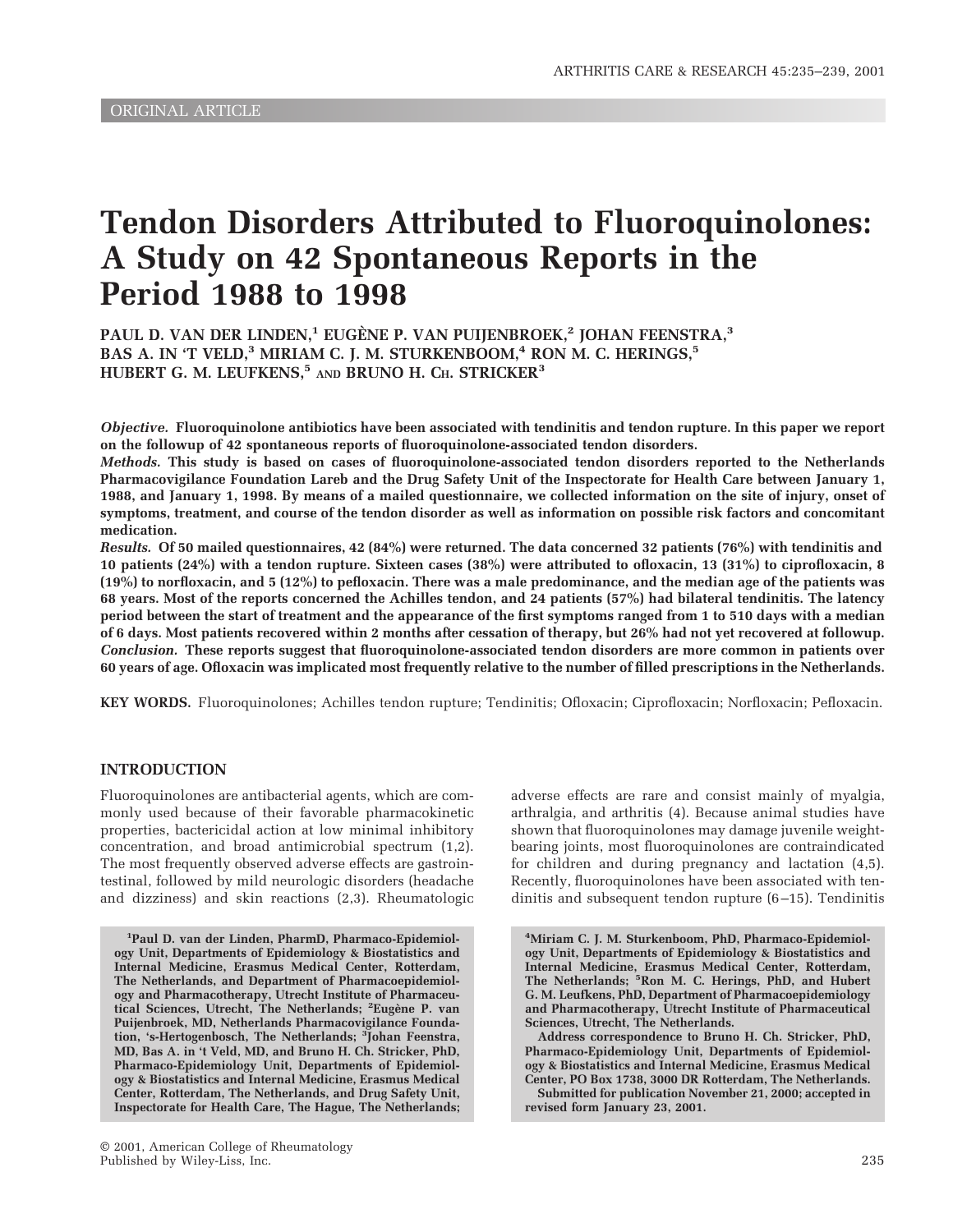and especially tendon rupture are serious conditions that may lead to substantial morbidity. Tendon ruptures often require surgical treatment. Risk factors most frequently associated with fluoroquinolone-induced tendon disorders include age over 60, corticosteroid therapy, and renal failure (8,9,11,13,16,17). Other well established risk factors for tendon disorders include sporting activity, a history of musculoskeletal disorders, and diabetes mellitus (18–21). The pathogenesis of fluoroquinolone-induced tendon disorders has not yet been clarified.

In this paper we report on the followup of 50 spontaneous reports of tendon disorders that were attributed to the use of fluoroquinolones, sent to the Netherlands Centre for Monitoring of Adverse Reactions to Drugs of the Inspectorate for Health Care and the Netherlands Pharmacovigilance Foundation Lareb.

### **PATIENTS AND METHODS**

The spontaneous adverse reactions reporting scheme in the Netherlands has operated since the early 1960s. From 1988 to 1998 the former Netherlands Centre for Monitoring of Adverse Reactions to Drugs (currently, Drug Safety Unit) of the Inspectorate for Health Care and the Netherlands Pharmacovigilance Foundation Lareb received a total of 52 spontaneous reports of possible fluoroquinoloneinduced tendon disorders. In order to obtain additional information, we sent a postal questionnaire to all health care professionals who had reported these cases. We requested additional information on the site of injury, the onset of symptoms, treatment and course of the tendon disorder, as well as the presence of possible risk factors such as a history of musculoskeletal conditions, diabetes mellitus, inflammatory bowel disease, renal failure, and sporting activities. In addition, we requested information about concomitant medication from pharmacy dispensing records.

To estimate the extent of fluoroquinolone use in the Dutch community, we used the PHARMO drug database (22). This system includes the drug-dispensing records of community pharmacies for all 300,000 inhabitants of a sample of 6 medium-sized cities in the Netherlands.

## **RESULTS**

Between January 1, 1988, and January 1, 1998, the Drug Safety Unit of the Inspectorate for Health Care received 22 reports and the Netherlands Pharmacovigilance Foundation received 30 reports of fluoroquinolone-associated tendon disorders. Because 2 of the 52 cases were reported to both reporting centers, a total of 50 reports could be used for further analysis. The number of reports per year varied from 1.4 per 100,000 prescriptions in 1991 to 4.2 per 100,000 prescriptions in 1996.

Forty-two (84%) of the questionnaires that were sent to the health care professionals who reported these cases were returned. Thirty-two (76%) of those 42 patients had tendinitis and 10 (24%) had a tendon rupture. Sixteen cases (38%) were attributed to the use of ofloxacin, 13 (31%) to ciprofloxacin, 8 (19%) to norfloxacin, and 5

(12%) to pefloxacin. There was a male predominance (76% men, 24% women), and 71% of the patients were over 60 years of age (median 68, range 18–91). In 38 patients (90%) the reported disorder was located in the Achilles tendon. Clinical characteristics of these 38 cases are given in Table 1. In 22 patients (58%), the Achilles tendon disorder was bilateral, in 10 it was left-sided, and in 4 it was right-sided. The other tendons affected were those of the patella (quadriceps femoris)  $(n = 1)$ , the epicondyles ( $n = 2$ ), and the rotator cuff of the shoulder ( $n = 5$ 1). The following symptoms were most frequently present in the 42 reports: pain ( $n = 40$ ), functional disability ( $n =$ 26), edema (n = 24), redness (n = 9), and warmth (n = 9). Most patients recovered within 2 months after cessation of fluoroquinolone therapy, but in a substantial part  $(n = 11;$ 26%) pain and disability had not recovered at followup. In 5 out of 10 cases with tendon rupture, the rupture was preceded by tendinitis. Five patients (50%) with tendon rupture underwent surgical treatment, but no histologic examination was performed. The median latency period between the start of fluoroquinolone treatment and the appearance of first symptoms was 6 days (range 1–510 days); in 93% of the cases the latency period was less than 1 month. The average duration of treatment was 14 days (range 2–81). Most patients took the fluoroquinolones according to the recommended daily dose. However, ofloxacin was taken in a dosage that was twice the recommended daily dose by 37% of the patients.

Regarding the presence of other risk factors, 11 patients (26%) had a history of joint problems and 3 (7%) had a history of trauma. Two patients (5%) had rheumatoid arthritis,  $7(17\%)$  had osteoarthritis,  $1(2\%)$  had gout,  $2(5\%)$ had diabetes mellitus, 1 (2%) had psoriatic arthritis, and 1 (2%) had hyperparathyroidism. Two patients (5%) were known to have chronic renal failure but none of these patients had been treated with dialysis or had undergone renal transplantation, which are known risk factors for tendon disorders. In half of the individuals who were active in sports  $(n = 6)$ , the tendon disorder occurred during sports activities. In 4 patients (10%) the blood group was known; 3 had blood group O and 1 had blood group B. Thirty-two patients (76%) had taken other drugs concomitantly with fluoroquinolones, the most frequent being anti-asthmatics ( $n = 14$ ; 33%), anti-thrombotics ( $n =$ 10; 24%),  $H_2$ -receptor antagonists and proton pump inhibitors ( $n = 8$ ; 19%), oral corticosteroids ( $n = 10$ ; 24%), and diuretics ( $n = 7$ ; 17%).

#### **DISCUSSION**

In this case series, we evaluated 42 Dutch reports of fluoroquinolone-associated tendon disorders. Overall, our case series suggests that fluoroquinolone-associated tendon disorders are more common in patients over 60 years of age. Related to the total number of prescriptions, ofloxacin was the fluoroquinolone that was implicated most frequently.

A causal relationship between the intake of fluoroquinolones and the appearance of tendon disorders is likely in the vast majority of the 42 cases. Risk factors were absent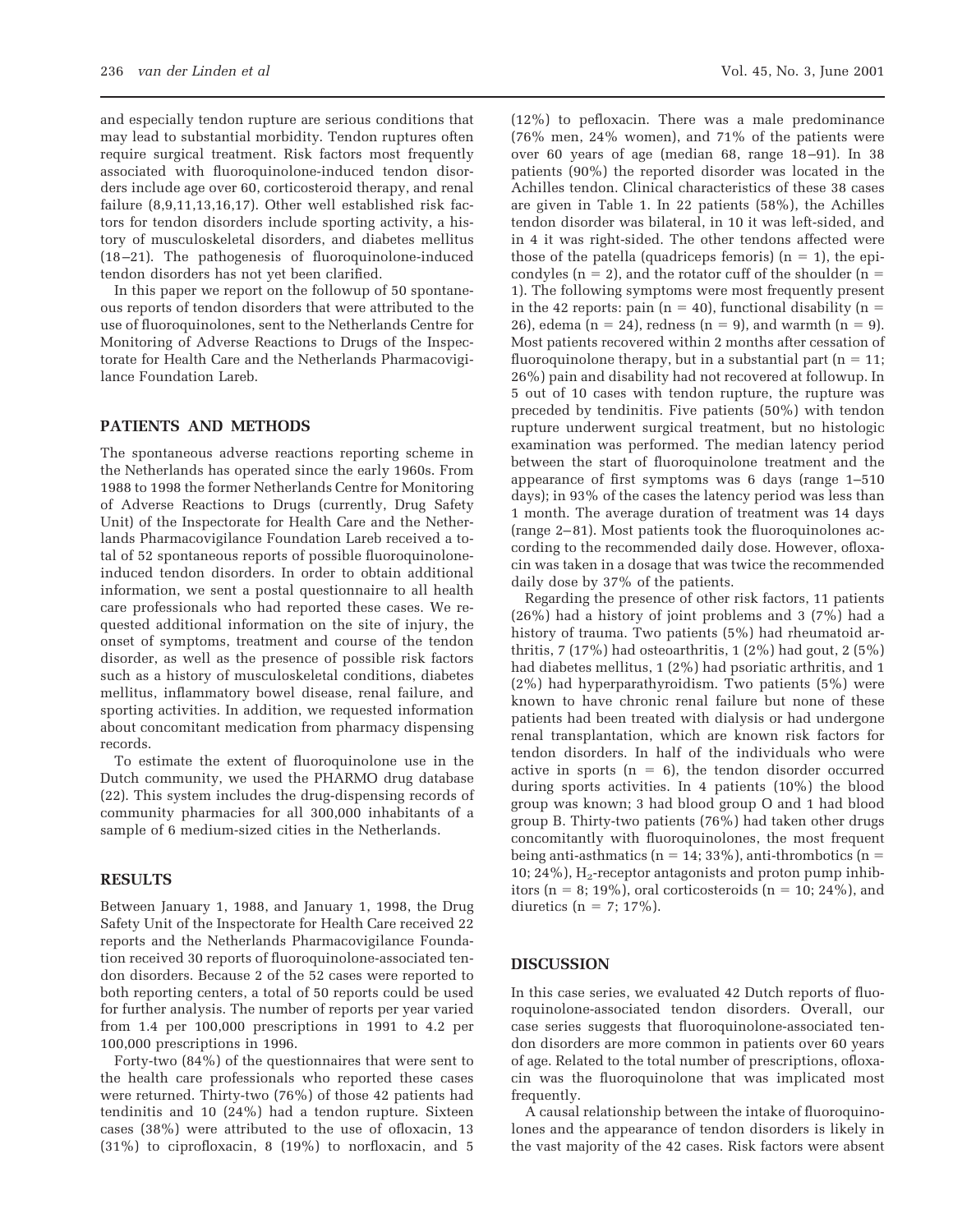| Table 1. Characteristics of reports of Achilles tendon disorders* |        |                        |                    |                                |                  |                            |                  |                        |                                          |
|-------------------------------------------------------------------|--------|------------------------|--------------------|--------------------------------|------------------|----------------------------|------------------|------------------------|------------------------------------------|
| <b>Sex</b>                                                        | Age    | Drug                   | <b>Dose</b>        | <b>Indication</b> <sup>+</sup> | TR               | <b>ADR</b>                 | Localization     | <b>Outcome</b>         | Remarks/<br>risk factors#                |
| М                                                                 | 91     | Ofloxacin              | $400$ mg           | Prostatitis                    | 3                | Achilles tendon<br>rupture | Bilateral        | Functional disability  | RA, OA, RF                               |
| M                                                                 | 86     | Ofloxacin              | $400$ mg           | <b>COPD</b>                    | 17               | Achilles tendon<br>rupture | ?                | Recovered              | DM, thoracic<br>kyphosis                 |
| M                                                                 | 81     | Ofloxacin              | $1,200$ mg         | ŗ                              | 6                | Achilles tendon<br>rupture | <b>Bilateral</b> | Recovered, 3<br>months | OA, RF                                   |
| M                                                                 | 77     | Ofloxacin              | $400$ mg           | UTI                            | 23               | Achilles tendon<br>rupture | Left             | Functional disability  |                                          |
| F                                                                 | 73     | Ciprofloxacin 1,000 mg |                    | Pyelonephritis                 | 2                | Achilles tendon<br>rupture | <b>Bilateral</b> | Functional disability  | Hyperpara-<br>thyroidism                 |
| F                                                                 | 78     | Ciprofloxacin 1,000 mg |                    | <b>URTI</b>                    | 13               | Achilles tendon<br>rupture | Left             | Death                  |                                          |
| F                                                                 | 77     | Ciprofloxacin 1,000 mg |                    | Pneumonia                      | 16               | Achilles tendon<br>rupture | Left             | Recovered, 2<br>months | <b>OA</b>                                |
| M                                                                 | 81     | Ciprofloxacin 1,000 mg |                    | Prostatitis                    | 3                | Achilles tendon<br>rupture | Left             | Recovered              | <b>OA</b>                                |
| M                                                                 | 72     | Ciprofloxacin 1,500 mg |                    | <b>Bronchitis</b>              | 5                | Achilles tendon<br>rupture | Right            | Recovered              |                                          |
| M                                                                 | 40     | Norfloxacin            | 800 mg             | UTI                            | 6                | Achilles tendon<br>rupture | Right            | Recovered              | During<br>sports                         |
| M                                                                 | 62     | Ofloxacin              | 800 mg             | <b>RTI</b>                     | $\overline{5}$   | Achilles tendinitis        | $\ddot{?}$       | Death                  | Bedridden                                |
| М                                                                 | 18     | Ofloxacin              | $400$ mg           | Prostatitis                    | $\overline{7}$   | Achilles tendinitis        | <b>Bilateral</b> | Recovered              | <b>Sports</b>                            |
| М                                                                 | 41     | Ofloxacin              | $400$ mg           | UTI                            | $\overline{2}$   | Achilles tendinitis        | <b>Bilateral</b> | Persistent symptoms    | <b>Sports</b>                            |
| М                                                                 | 75     | Ofloxacin              | $400$ mg           | Epididymitis                   | $\boldsymbol{7}$ | Achilles tendinitis        | <b>Bilateral</b> | Recovered              | PAD                                      |
| F                                                                 | 70     | Ofloxacin              | $400$ mg           | <b>RTI</b>                     | 3                | Achilles tendinitis        | <b>Bilateral</b> | Recovered              |                                          |
| М                                                                 | 47     | Ofloxacin              | $200$ mg           | <b>Bronchitis</b>              | 21               | Achilles tendinitis        | <b>Bilateral</b> | Recovered              | Psoriasis                                |
| М                                                                 | 79     | Ofloxacin              | 800 mg             | <b>Bronchitis</b>              | $\,1\,$          | Achilles tendinitis        | <b>Bilateral</b> | Recovered, 1 week      |                                          |
| F                                                                 | 49     | Ofloxacin              | $400$ mg           | <b>RTI</b>                     | 20               | Achilles tendinitis        | <b>Bilateral</b> | Recovered              | Thoracic<br>kyphosis                     |
| M                                                                 | 72     | Ofloxacin              | 800 mg             | <b>COPD</b>                    | 10               | Achilles tendinitis        | Bilateral        | Recovered              |                                          |
| М                                                                 | 64     | Ofloxacin              | 800 mg             | <b>Bronchitis</b>              | $\mathbf{1}$     | Achilles tendinitis        | Right            | Recovered              |                                          |
| М                                                                 | 46     | Ciprofloxacin          | $500$ mg           | UTI                            | $1\,$            | Achilles tendinitis        | Bilateral        | Recovered, 10 days     |                                          |
| М                                                                 | 66     | Ciprofloxacin 1,000 mg |                    | Prostatitis                    | 150              | Achilles tendinitis        | Bilateral        | Recovered, 2 weeks     | Gout                                     |
| М                                                                 | 68     | Ciprofloxacin          | $500$ mg           | <b>COPD</b>                    | $\mathbf 5$      | Achilles tendinitis        | Bilateral        | Recovered              |                                          |
| F                                                                 | 62     | Ciprofloxacin 1,000 mg |                    | Sinusitis                      | $\,2$            | Achilles tendinitis        | Bilateral        | Recovered              |                                          |
| М                                                                 | $75\,$ | Ciprofloxacin 1,000 mg |                    | <b>RTI</b>                     | $\,4$            | Achilles tendinitis        | <b>Bilateral</b> | Recovered              |                                          |
| М                                                                 | 45     | Ciprofloxacin          | 750 mg             | Enteritis                      | 8                | Achilles tendinitis        | Left             | Atrophic leg           | Sports                                   |
| M                                                                 | 75     | Ciprofloxacin 1,000 mg |                    | RTI, COPD                      | $\overline{5}$   | Achilles tendinitis        | Bilateral        | Recovered, 8<br>months |                                          |
| М                                                                 | 64     | Pefloxacin             | $800\:\mathrm{mg}$ | Prostatitis                    | $\overline{4}$   | Achilles tendinitis        | <b>Bilateral</b> | Recovered, 3<br>months |                                          |
| М                                                                 | 74     | Pefloxacin             | 800 mg             | Cath.                          | $\mathbf{1}$     | Achilles tendinitis        | <b>Bilateral</b> | Recovered              |                                          |
| M                                                                 | 47     | Pefloxacin             | 800 mg             | Prostatitis                    | $\ddot{?}$       | Achilles tendinitis        | <b>Bilateral</b> | Recovered              | RA, sports                               |
| М                                                                 | 67     | Pefloxacin             | 800 mg             | Prostatitis                    | 25               | Achilles tendinitis        | <b>Bilateral</b> | Recovered              | Obese                                    |
| F                                                                 | 84     | Norfloxacin            | 800 mg             | UTI                            | $\,4$            | Achilles tendinitis        | <b>Bilateral</b> | Recovered              |                                          |
| М                                                                 | 76     | Norfloxacin            | 800 mg             | Prostatitis                    | 13               | Achilles tendinitis        | Left             | Recovered              | DM                                       |
| F                                                                 | 58     | Norfloxacin            | 800 mg             | UTI                            | $\mathbf 5$      | Achilles tendinitis        | Left             | Recovered              |                                          |
| $\boldsymbol{\mathrm{F}}$                                         | 52     | Norfloxacin            | $400$ mg           | Trigonitis                     | 81               | Achilles tendinitis        | Left             | Recovered              | Fibromyalgia                             |
| М                                                                 | 70     | Norfloxacin            | $400$ mg           | Prostatitis                    | 8                | Achilles tendinitis        | Left             | Recovered              | History of<br>tuberculous<br>spondylitis |
| F                                                                 | 64     | Norfloxacin            | 800 mg             | UTI                            | 7                | Achilles tendinitis        | Left             | Recovered              |                                          |
| M                                                                 | 68     | Pefloxacin             | 800 mg             | Prostatitis                    | ?                | Achilles tendinitis        | Right            | Recovered, 1.5 years   | <b>OA</b>                                |
|                                                                   |        |                        |                    |                                |                  |                            |                  |                        |                                          |

 $*$  TR = time relationship, in days, between first intake and tendon disorder; ADR = Achilles tendon disorder reported; ? = not reported. † COPD = chronic obstructive pulmonary disease; UTI = urinary tract infection; RTI = respiratory tract infection; URTI = upper respiratory tract  $interior$ ;  $Cath. = catheterization$ .

 $\# RA$  = rheumatoid arthritis; OA = osteoarthritis; RF = renal failure; DM = diabetes mellitus; PAD = peripheral arterial disease.

in most patients and there was a clear temporal relationship between the first intake of fluoroquinolones and the occurrence of tendon disorders. Moreover, several similar cases have been reported in the medical literature (6– 16,23–25).

It remains unclear through which mechanism fluoro-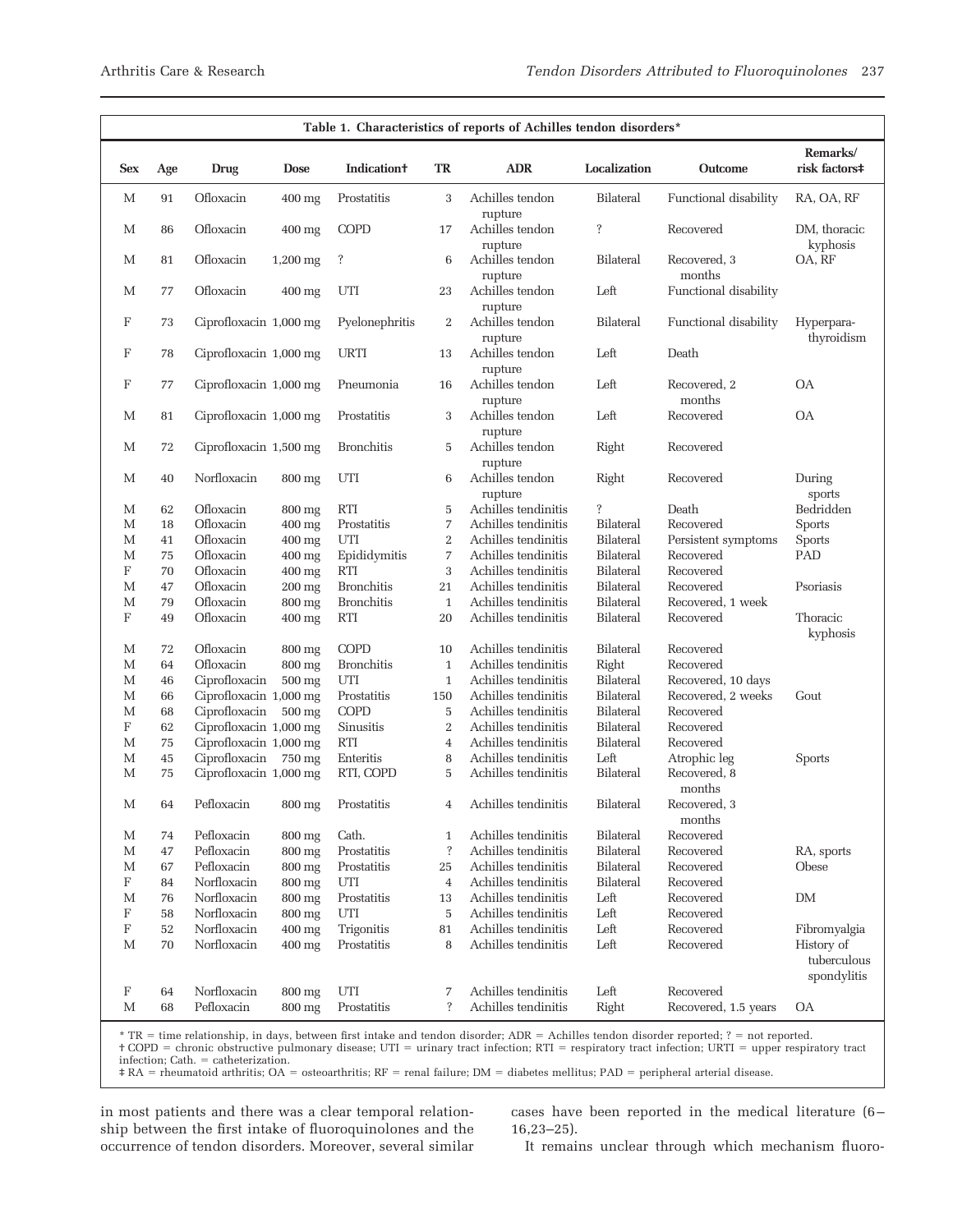quinolones may cause tendon disorders in humans. Because of fluoroquinolone-induced arthropathy that has been described in various juvenile animal species after high-dose administration of fluoroquinolones (4,5), most fluoroquinolones are contraindicated for children. Japanese researchers successfully produced fluoroquinoloneinduced tendinitis in juvenile rats after high doses of pefloxacin and ofloxacin, but not in adult rats (26). An *in vitro* study showed that the viability of rabbit tenocytes was altered by fluoroquinolones, and this effect occurred at concentrations that are comparable to therapeutic concentrations (27). The sudden onset of some tendinopathies, occasionally after a single dose of a fluoroquinolone, suggests a direct toxic effect on collagen fibers. Only a few histopathologic studies in humans have been performed. In 2 studies neovascularization, interstitial edema, and severe degenerative lesions were found, but no inflammatory cell infiltrate, which is compatible with an ischemic process (8,28). Another study showed abnormal fiber structure and arrangement, hypercellularity, and increased interfibrillar glycosaminoglycans (14). The fact that the former histopathologic findings are similar to those in overuse conditions in athletes gives credence to the premise that fluoroquinolones alter cellular function, creating an excess production of the noncollagenous extracellular matrix and a subsequent change in cell-to-matrix ratio (14).

Fluoroquinolones were associated with tendinitis for the first time in 1983 (23), and a first case of Achilles tendon rupture in a fluoroquinolone-treated patient did not appear until 1991 (29,30). Subsequently, the number of reports of fluoroquinolone-associated tendinitis with or without rupture increased (6–16,23–25), together with an expansion in the use of fluoroquinolones (31,32). Most of the reports originate from France, which may be due to publicity in that country. In the vast majority of the previously reported cases, the Achilles tendon was affected with painful tendinitis or rupture (6–8,10–13,16,23,28,33,34), but other tendons, such as the tendons of the musculus biceps brachii (35), the musculus supraspinatus (12), the musculus extensor pollicis longus (36), and the epicondyles (24), may also be affected. As in our case series, pain was the leading symptom, but edema, functional disability, and itching were also present in those case series. A finding in the literature and in our case series is that in more than 50% of the cases there was bilateral involvement of tendons (8,12,13). The latency period between start of treatment and onset of symptoms was usually 2 weeks, sometimes even a few days (8,9,12,13,16), which is consistent with our data. Duration of recovery was variable, and a substantial number of patients had persistent symptoms in the previously reported cases. In our study 26% of the patients had persistent symptoms of pain and disability that had not yet recovered at followup. Of the different fluoroquinolones, pefloxacin has been implicated most frequently, followed by ofloxacin. In our study, we had relatively few cases associated with pefloxacin, probably because of its modest market share. Tendinitis associated with other fluoroquinolones such as ciprofloxacin, norfloxacin, enoxacin, and lomefloxacin has been reported, but the incidence seems to be much lower. In our case series most of the reports concerned ofloxacin.

Risk factors most frequently associated with fluoroquinolone-induced tendon disorders include age over 60, corticosteroid therapy, and end-stage renal failure (12–14,16,37). In our study 71% of the patients were over 60 years of age, and 20% took corticosteroids concomitantly. Only 2 patients had renal failure and none of the patients had been dialysed.

Despite the relatively large volume of case-based evidence, surprisingly little is known about the epidemiology of fluoroquinolone-induced tendinitis and tendon rupture. Epidemiologic evidence is limited to one cohort study that showed that the risk of Achilles tendinitis with fluoroquinolones, especially ofloxacin, is higher than the risk with other antibacterial drugs (38). In this study the incidence rate of tendinitis with fluoroquinolones was 2.9 per 1,000 prescriptions. On the other hand, no cases of Achilles tendon rupture were found in 2,122 ciprofloxacintreated patients (39). With prescription–event monitoring, a frequency rate of 2.4 per 10,000 patients was found for tendinitis, and 1.2 per 10,000 for tendon rupture (40). In our study the estimated frequency of tendon disorders among fluoroquinolone users was 4 per 100,000 prescriptions, which suggests that underreporting is substantial. In a study done with data from the French spontaneous reporting system, the estimated frequency of tendon disorders among fluoroquinolone users was 20 per 100,000 prescriptions (12).

In conclusion, in this study we reported on 42 cases of tendinitis or tendon rupture after fluoroquinolone therapy. Despite numerous case reports on fluoroquinolone-induced tendinitis or tendon rupture, quantitative information on this subject is scant. Physicians who prescribe a fluoroquinolone should seriously consider stopping or changing therapy at the first sign of this reaction, given the potential for severe disability.

#### **REFERENCES**

- 1. Moellering RC Jr. The place of quinolones in everyday clinical practice. Chemotherapy 1996;42 Suppl 1:54–61.
- 2. Hooper DC, Wolfson JS. Fluoroquinolone antimicrobial agents. N Engl J Med 1991;324:384–94.
- 3. Lietman PS. Fluoroquinolone toxicities: an update. Drugs 1995;49 Suppl 2:159–63.
- 4. Hayem G, Carbon C. A reappraisal of quinolone tolerability: the experience of their musculoskeletal adverse effects. Drug Saf 1995;13:338–42.
- 5. Ribard P, Kahn MF. Rheumatological side-effects of quinolones. Baillieres Clin Rheumatol 1991;5:175–91.
- 6. McEwan SR, Davey PG. Ciprofloxacin and tenosynovitis [letter]. Lancet 1988;2:900.
- 7. Lee WT, Collins JF. Ciprofloxacin associated bilateral achilles tendon rupture [letter]. Aust N Z J Med 1992;22:500.
- 8. Ribard P, Audisio F, Kahn MF, de Bandt M, Jorgensen C, Hayem G, et al. Seven Achilles tendinitis including 3 complicated by rupture during fluoroquinolone therapy. J Rheumatol 1992;19:1479–81.
- 9. Meyboom RH, Olsson S, Knol A, Dekens-Konter JAM, Koning GHP. Achilles tendinitis induced by pefloxacin and other fluoroquinolone derivatives. Pharmacoepidemiol Drug Safety 1994;3:185–9.
- 10. Huston KA. Achilles tendinitis and tendon rupture due to fluoroquinolone antibiotics [letter]. N Engl J Med 1994;331: 748.
- 11. Szarfman A, Chen M, Blum MD. More on fluoroquinolone antibiotics and tendon rupture [letter]. N Engl J Med 1995; 332:193.